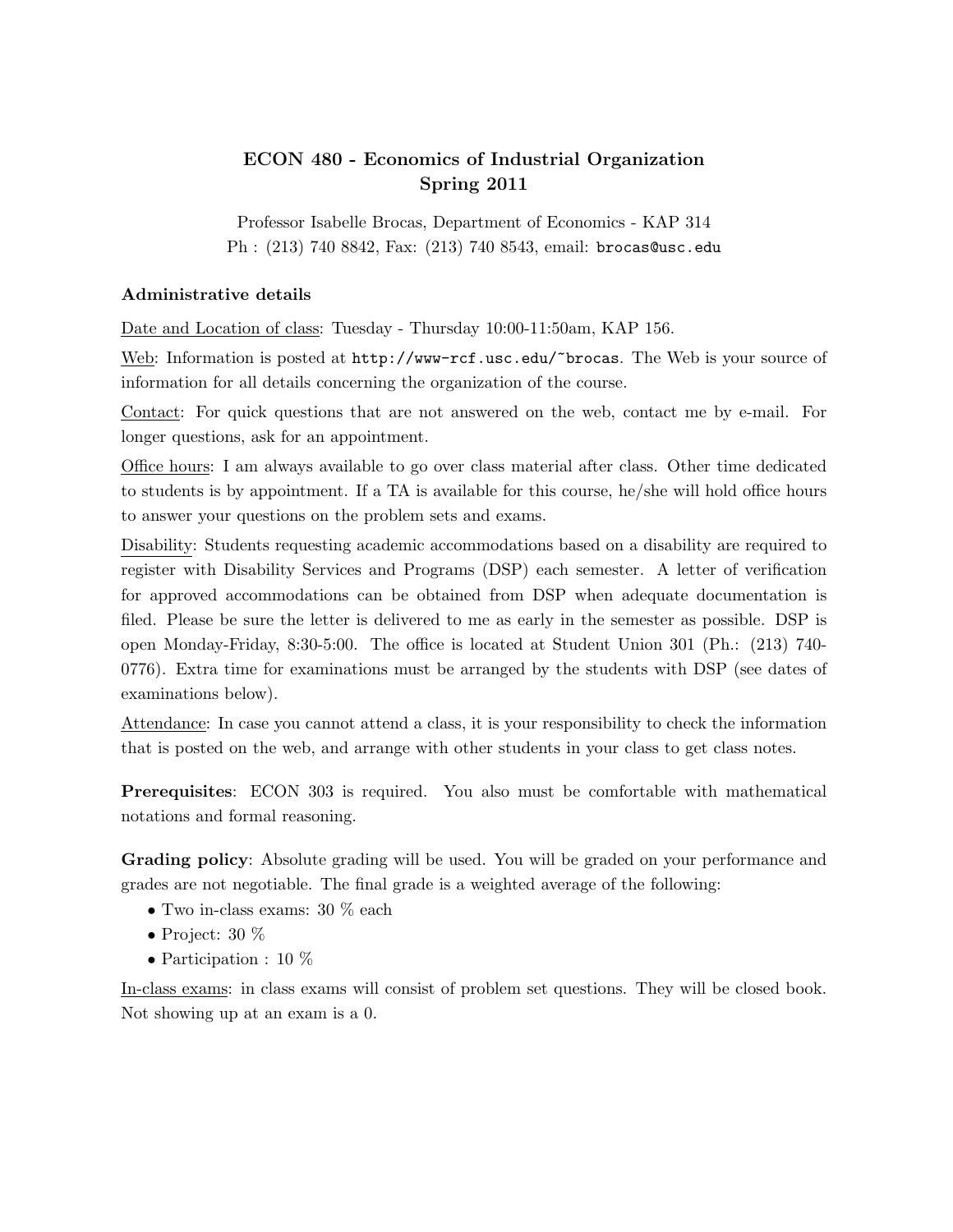Project: the project consists in applying the concepts of the course on a given topic (e.g. a particular market, a business strategy). A document identifying both the topic and the scope of the assignment will be available early in the semester. The last sessions of the course will be dedicated to discuss your projects: each student is required to make an in-class presentation of his/her findings which will be followed by a discussion with all other students. A written report must be returned to me the last day of class. Students are required to work in groups on this project.

Participation: Each student's participation will be evaluated with respect to the contribution that student makes towards the entire class' learning experience; in other words, quality of contribution matters more than frequency of speech. Attendance is a necessary but not sufficient condition for earning an acceptable class participation score.

Important: if you wish to appeal your grade on any written assignment, return your assignment to me along with a memo explaining why you think the grade should be changed. All exams will be re-graded in their entirety.

Problem sets : problem sets will be provided and solved in class. They are meant to illustrate the concepts presented in class and to prepare students to solve exam questions.

## Deadlines:

- Last day to choose a group (see project): February 19, 2011.
- In-class exam  $# 1$ : February 22, 2011 (subject to changes)
- In-class exam  $# 2$ : April 7, 2011 (subject to changes)
- Project due April 28, 2011.

Important: if the in-class examinations fall at a time that conflicts with your observance of a holy day, make sure to contact me before January 30, 2011 to schedule an alternative date for the entire class.